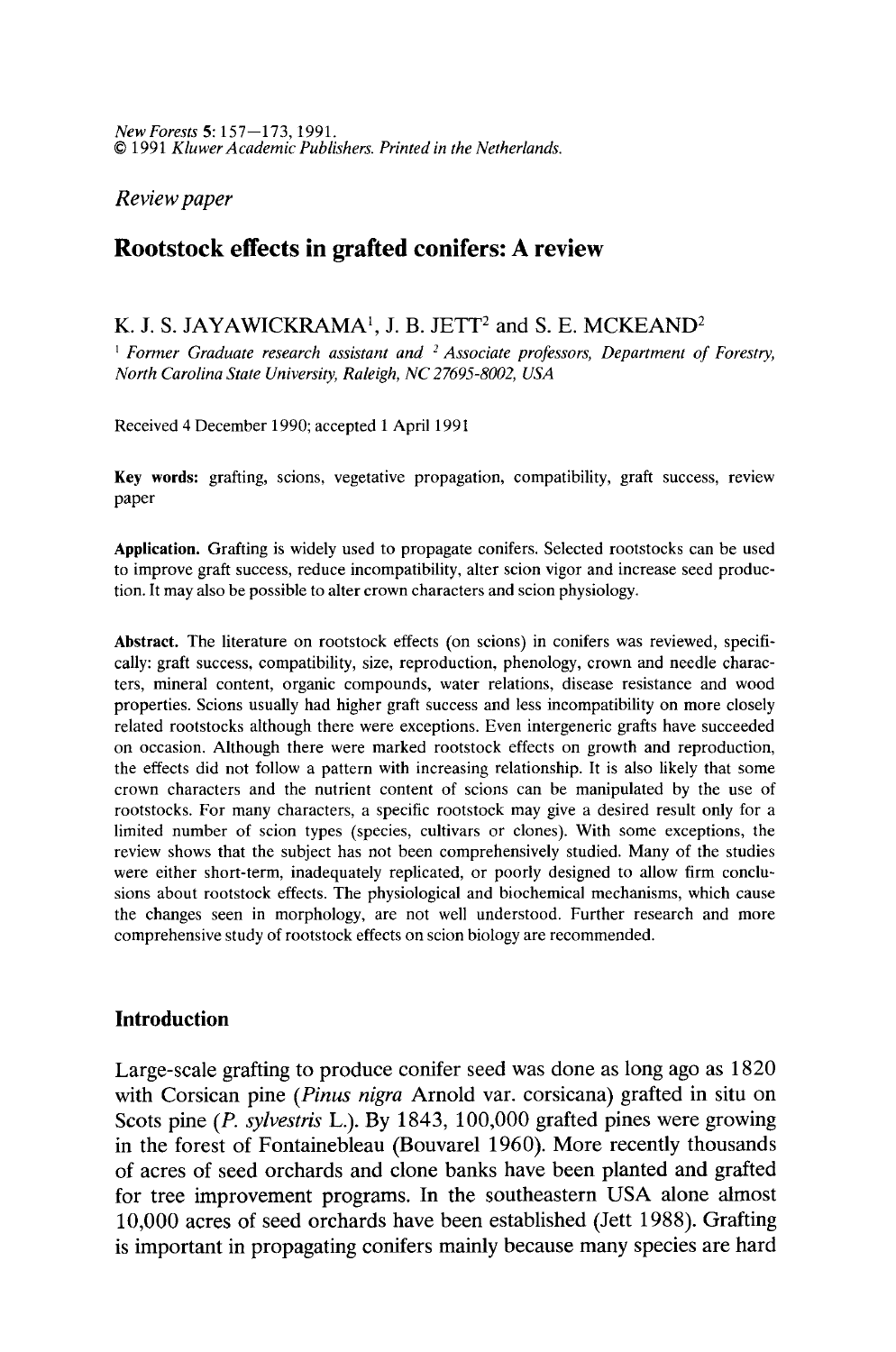to root, especially when using cuttings from mature trees (Hackett 1987) . Grafting will probably be widely used for years to come in forest tree improvement. For example, a third generation of seed orchards will be initiated in the southeastern USA in the mid-1990s . As this work is expensive, the potential of speciality rootstocks should not be neglected .

Fruit tree rootstocks have been developed for uses such as size control, precocity, fruit yield and quality, cold hardiness, disease resistance and adaptation to sites. Although there are several reviews on rootstock use in fruit tree species, (e.g. Tukey 1964; Lockard and Schneider 1981; Rom and Carlson 1987), such summaries are not available for conifers. However, reports on conifer rootstocks date back to Poiteau (1826) .

We present here some current knowledge on the effects of rootstocks in coniferous species, divided into sections on effects on graft success, compatibility, scion size, reproduction, phenology, crown and needle characters, mineral content, organic compounds, water relations, disease resistance and wood properties. This report is limited to the effect of different genetic groups (species, cultivars and clones) used as rootstocks. Scientific and common names of conifers are as in Dallimore and Jackson  $(1966)$  while taxonomy of pines is according to Mirov  $(1967)$ . The term rootstock here usually refers to a group of plants considered relatively homogeneous (e.g. full-sib or half-sib family, or population) rather than an individual.

#### Graft success

The terms graft survival, graft success and graft incompatibility are sometimes used interchangeably. In this paper we define a graft as successful where a graft union forms between scion and rootstock. It has long been claimed that grafts between closely related species are more successful than between distantly related combinations (Poiteau 1826; DeLamarre 1831; Loudon 1854; Carriere 1855; Laurie and Chadwick 1931). In a study with 22 species grafted on Atlas cedar [Cedrus atlantica (Endl.) Carr.] rootstocks, only scions from other members of the family Pinaceae grafted successfully (Yakovleva and Kuznetsov 1974) . A similar result was obtained in a study with 5580 grafts using cuttings from six conifer families (Yakovleva 1974). There have been exceptions to this trend, such as higher success for slash pine (P. elliottii Englm.) on stocks of loblolly pine [P. taeda L.] than on P. elliottii (Sniezko 1986). Lists and recommendations are available for species and cultivars used successfully as rootstocks for different scion types (Bogdanov 1972; Dolgolikov 1975; MacDonald and Lane 1980; Alkemade 1981; Luo and Chen 1981; Hatch 1982; Blomme and Vanwezer 1982, 1984a, b).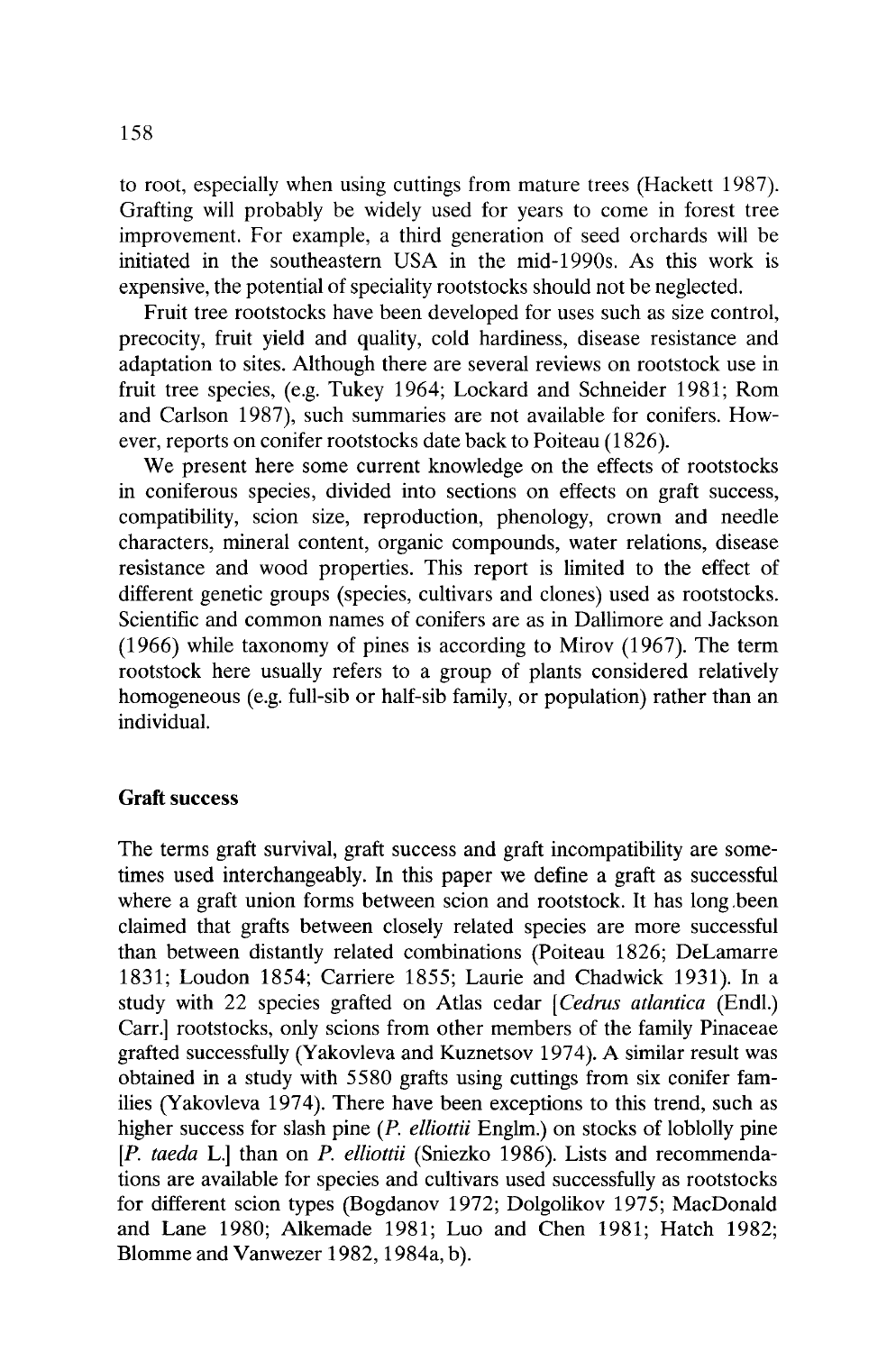### A. Intraspecific grafting

Within a species, grafting on stocks more closely related to the scion may improve graft success (Kedharnath and Kapoor 1967; Popov et al. 1981), may not have a significant effect (Schmidtling 1986) or may reduce success (Silva and Romanelli 1986).

### **B.** Interspecific Grafting

Sometimes a species grafts more successfully on stocks of the same species, when compared to grafts on other species within the genus. In a study with five pine species and a hybrid used as scions, the best success of a species was on its own stocks (Kim 1969) . Similar results were obtained for several pine species (Magini 1965; Ahlgren 1972; Rojas and Garcia 1980; Sniezko 1986).

In other studies this trend was not clear. Three southern pines [loblolly, slash and shortleaf (P. echinata Mill.)] were intergrafted in all combinations (Allen 1967). Both slash and shortleaf pine had less success on their own stocks than on the other two species . Other cases with similar or better success on stocks different from the scion have been reported (Zak 1955; Slee 1967; Schmidtling and Scarbrough 1970; Brinar 1973; Gansel 1973; Schmidtling 1973, 1983, 1988; Sniezko 1986). Other interspecific pine grafts have been studied (Mirov 1940; Mergen 1954; Bouvarel 1955; Zak 1955; Singh and Mahajan 1967; Bogdanov 1972). Some successful grafts were between taxonomically distant species (Mirov 1940; Severova 1975).

Higher graft success on stocks of the same species has occurred in Abies (Pitcher 1959; Gathy 1961; Karlsson and Carson 1985) and Picea (Pitcher 1959), although other studies for these genera did not show this (Van den Driessche 1974; Meneve and Istas 1975). Other successful interspecific grafts have been reported in *Abies* (Popnikola 1964; Kolev 1967), Chamaecyparis (Hunt and O'Reilly 1984) Cupressus (Dyson 1967; Yakovleva and Kuznetsov 1972) and Taxodium (Elk 1967). Extensive studies on interspecific *Larix* grafts were reported by Avrov (1977).

### C. Intergeneric grafting

Intergeneric grafts are rarely used in conifers. The wide differences in anatomy, physiology and morphology between some genera often prevent successful grafting (Magini 1965; Corti et al. 1968; Avrov 1971; Ahlgren 1972; Blomme and Vanwezer 1985) . However, there have been successes, with up to 94 % success for Nootka cypress [Chamaecyparis nootkatensis (D. Don) Spach] cultivars on Chinese arbor-vitae (Thuja orientalis L.)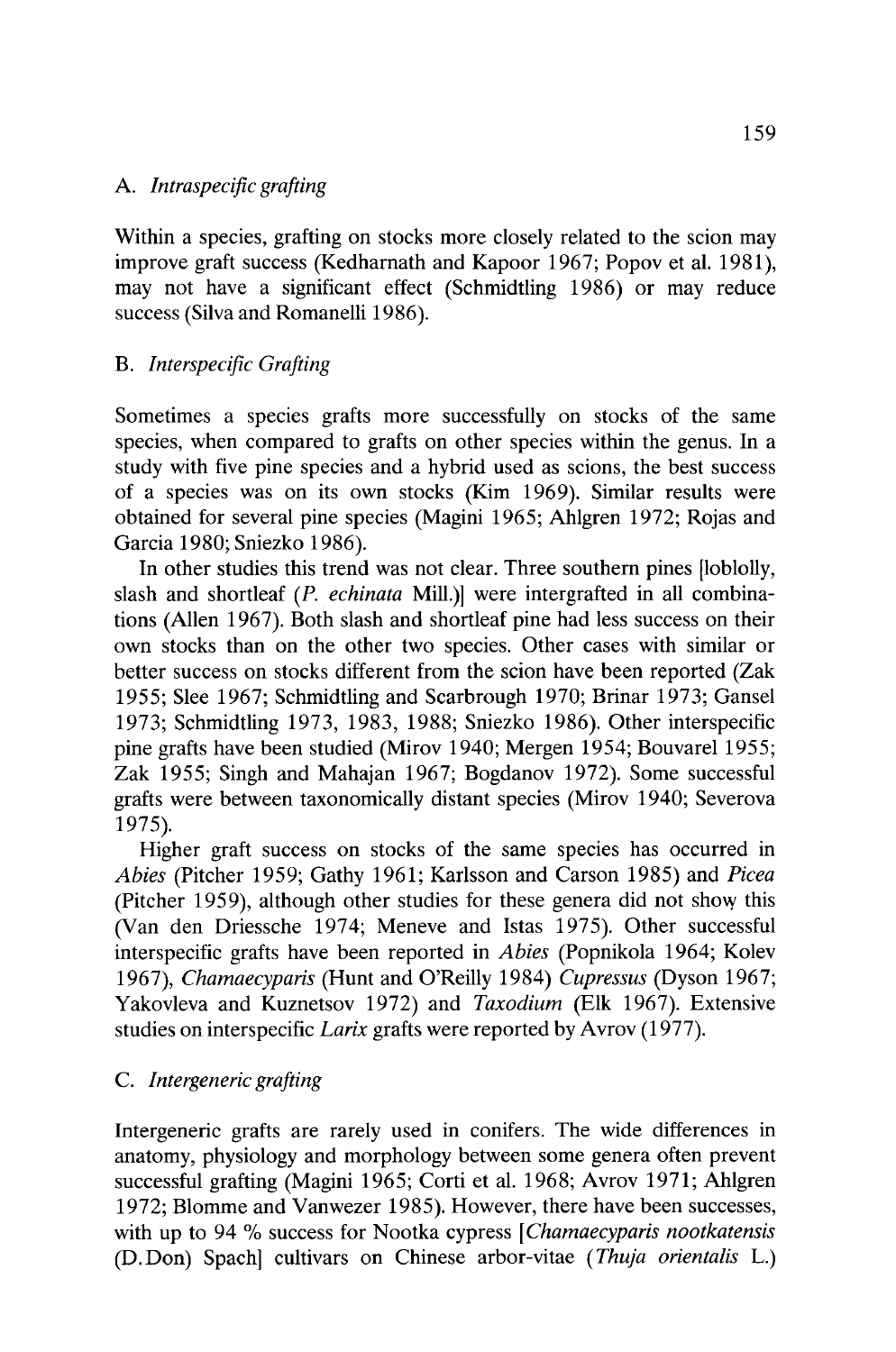stocks (Blomme and Vanwezer 1982) . Other successful intergeneric grafts have been made (Mergen 1954; Prozakin 1962; Popnikola 1964; Luo and Chen 1981; Drori et al. 1983). White cedar (Thuja occidentalis L.) rootstocks are used commercially for grafting Lawson cypress scions (Hunt and O'Reilly 1984) .

## **Compatibility**

A compatible graft has a mechanically strong union and grows healthily and normally (Lantz 1970). In this paper incompatibility is said to occur where a union forms but the plant later develops physiological and developmental malfunctions; it may be expressed soon or after several years. Compatibility is vitally important in grafting (Slee and Spidy 1970). Incompatibility between stock and scion can weaken or kill the grafted tree. If incompatibility develops after a few years, orchard composition can be unbalanced. If severe, incompatibility can cause a clone to be dropped completely from a tree improvement program. The pattern of incompatibility is similar to that of graft success, with more closely related individuals more likely to be compatible.

## A. Intraspecific grafting

A good example of using special rootstocks is the work by Copes to overcome the serious incompatibility problems in grafting Oregon Douglas-fir [Pseudotsuga menziesii (Mirb.) Franco]. Rootstocks from different provenances did not differ in compatibility (Copes 1971) . When unrelated rootstocks were compared with stocks related as half-sibs to the scions, compatibility on half-sib stocks was 19% higher (Copes 1973). Compatibility was also tested on two other types of stocks: (1) a stock found compatible with both parents in the cross which generated the scion family (type a) and (2) a stock found compatible with one parent of the scion family (type b). (This indirect method was used because the trees were highly self-sterile; it was therefore difficult to get seed from selfing a parent tree). Type (a) stocks were much more compatible. It was also shown that graft incompatibility was strongly inherited, with a heritability of 0.81 in one study (Copes 1974) . A further study was planted on six sites from British Columbia to northern California using about 6000 grafts. Three highly compatible clones were used to generate six rootstocks: namely, three wind-pollinated families (one from each parent tree) and the three control-pollinated crosses between the clones . Five standard clones were grafted on all families at all sites . Compatibility averaged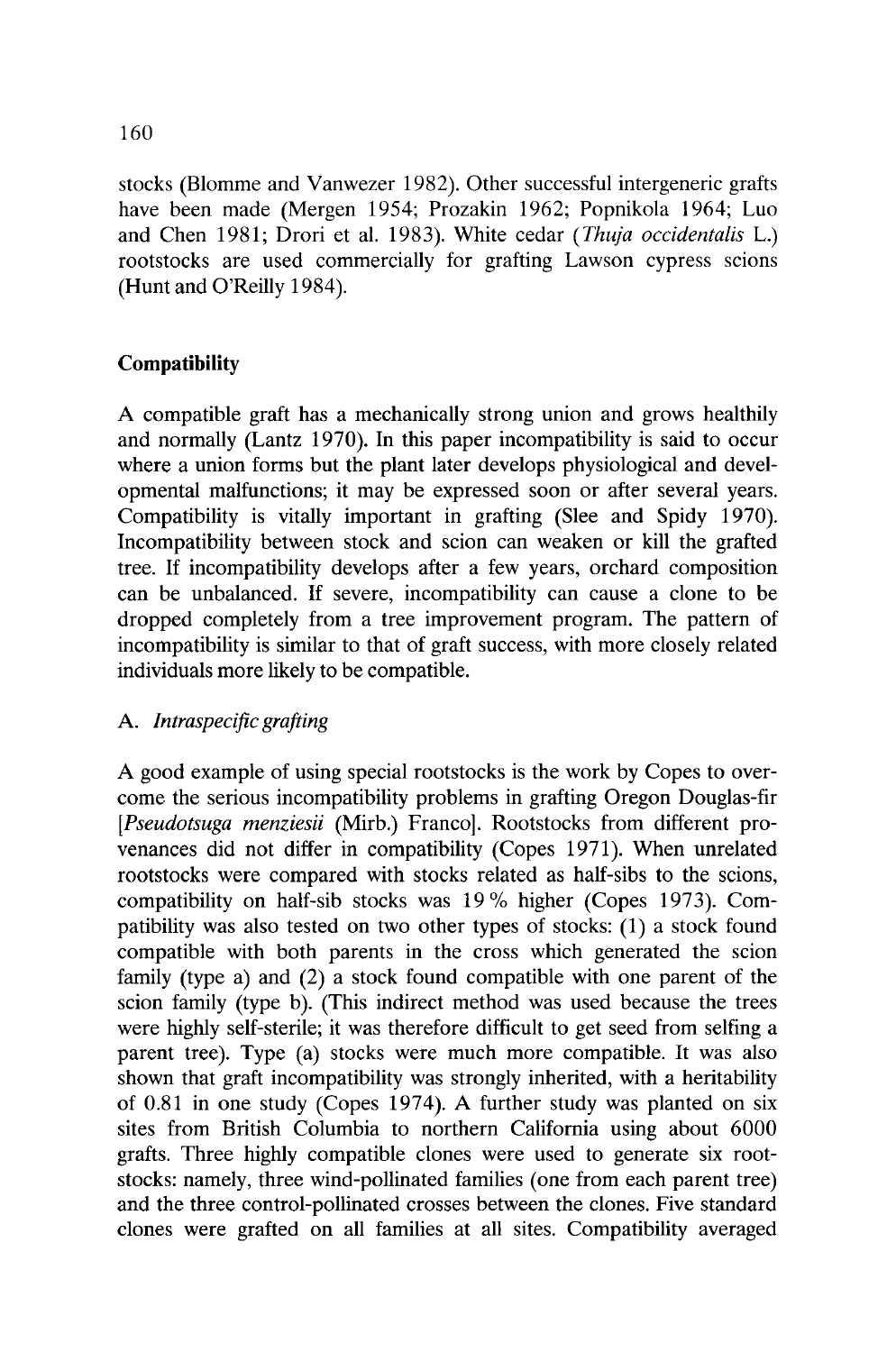78.6 % for the wind pollinated families (only one parent selected for good compatibility) and 91 .5 % for the control pollinated families (both parents selected). In another series of experiments, the wind pollinated and control pollinated families were shown to be more graft compatible as rootstocks than unselected stocks used locally at the six sites (Copes 1982). A strategy to select for compatibility was outlined for this species: in two stages, 16 trees (of the 303 originally screened) were finally released for large-scale production of cuttings for rootstocks (Copes 1981). Another study on Douglas-fir also showed the best way to overcome incompatibility was using selected rootstocks (Slodicak 1980) .

Similarly, two Virginia pine (P. virginiana Mill.) clones (with a tendency towards incompatibility) survived better on related stocks (Manchester 1973). The same pattern has emerged for other pine species (Slee and Spidy 1970; Van der Sijde 1974).

## B. Interspecific grafting

Interspecific pine grafts are compatible in some instances . Dwarf mountain pine (P. mugo Turra) was compatible as a rootstock with five other pine species used as scions;  $P$ . strobus L. (white pine) with three species (Ahlgren 1972) . Other compatible combinations between pine species have been reported (Matthews et al. 1963; Corti et al. 1968; Veresin and Uljukina 1970) . However, some combinations were incompatible (Holst 1962; Holzer 1962; Corti et al. 1968; Ahlgren 1972; Brendemuehl 1974). Japanese larch [(Larix kaemferi (Lamb.) Carr.] was compatible as a rootstock for three Larix species (Matthews et al. 1963).

### C. Intergeneric Grafting

Two *Cedrus* species finally became incompatible on *P. pinea* L. (Stone pine) though several grafts survived for two years (Corti et al. 1968) .

### Scion growth rate

Control of scion growth by specialized rootstocks is standard in some species such as apple (Malus spp.) (Ferree and Carlson 1987). There is evidence that rootstocks can alter scion growth rate in conifers as well. Research on conifers dates back to 1954 when Mergen reported on height growth of slash pine grafted on eight pine species . It appears that some stocks cause fast growth while others reduce growth, with some others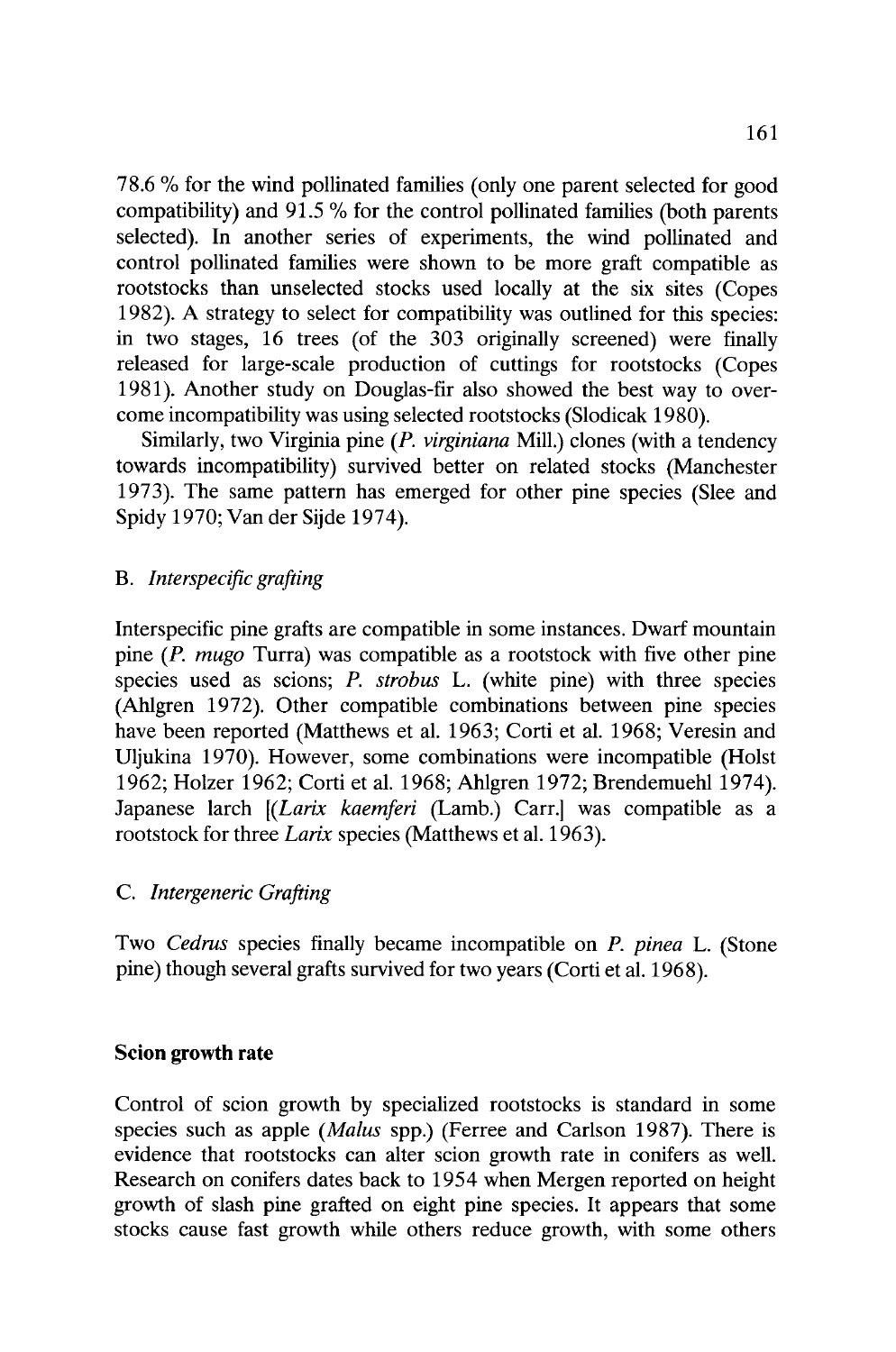intermediate. Rapid scion growth is not always desired; in fact, slow growth could help seed collection in seed orchards .

One hypothesis tested has been that slow growing individuals or groups (used as stocks) would slow scion growth. There is some evidence for this (Allen 1967; Krusche and Melchior 1977). However, in other studies the slow-growing stocks caused rapid growth. This occurred with Norway spruce (Picea abies L. Karst) grafted on dwarf rootstocks (Melchior 1984), loblolly pine grafted on the slow growing species table-mountain pine, $<sup>i</sup>$  and dwarf slash pine clones used as interstocks (Schmidtling</sup> 1983b). If different degrees of incompatibility develop, studying height growth can become complicated since incompatibility reduces scion growth. A stock which often caused incompatibility would be avoided even if it had other desired qualities .

### A. Intraspecific grafting

There were significant differences, between rootstocks, in scion elongation in intraspecific grafts in P. taeda (McKinley 1975; Bower 1981) and Norway spruce (Bryndum 1965) . Slash pine clones grafted on related rootstocks grew faster than on unrelated stocks (Schmidtling 1986). On the other hand, there was no significant difference in growth of loblolly pine scions between 25 full-sib families used as rootstocks . Another approach in height control has been the use of witch's brooms as rootstocks; in Scots pine these inhibited the growth of grafts, but also caused the death of the grafts (Khirov 1973) .

### B. Interspecific grafting

There have been contradictory results on whether growth is reduced on stocks of other species. Scion growth of loblolly pine was compared on six rootstock types (three half-sib families of loblolly pine, two half-sib families of slash pine and a spruce pine (Pinus glabra Walt.) bulk population) (Schmidtling 1983a) . The scions were significantly shorter at five years on the spruce pine stocks than on the other types; the most growth was on loblolly stocks. Slower scion growth, when grafted on other species, was reported in several studies (Dyson 1975; Karlsson and Carson 1985). On the other hand, loblolly pine scions were shorter on loblolly than on shortleaf stocks four years after grafting (Schmidtling 1973) although this difference cancelled out at age 11 (Schmidtling 1983a). Faster scion growth on species different from the scion were reported in other studies as well (Allen 1969; Holzer 1969, 1970).

The level of vigor is sometimes specific to the stock-scion combination.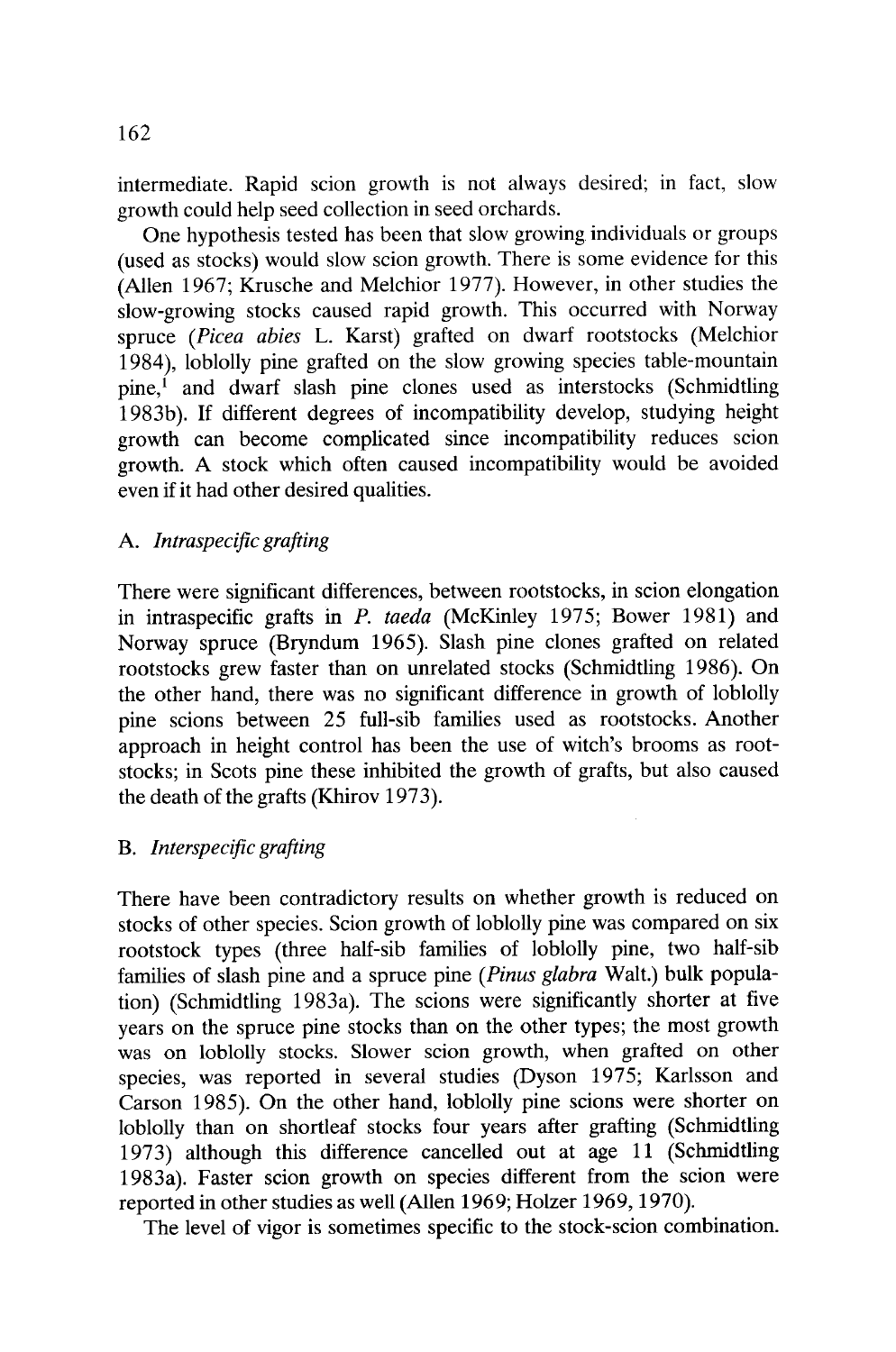Growth of Norway spruce was faster on Norway spruce seedlings than on Servian spruce [Picea omorika (Pancic) Purkyne], but slower than on Oriental spruce [P. orientalis (L) Link] (Bryndum 1965) . Similar results were seen for *Pinus* species (Ahlgren 1972).

Some species may induce slower growth overall. Red pine (P. resinosa Ait.) caused slow scion growth of four pine species, about half the rate on P. strobus (Ahlgren 1972) . Finally, there were cases where the species used as rootstock caused little difference in scion growth (Van den Driessche 1974; Sniezko 1986).

### Reproduction

As grafting is widely used in seed orchards, rootstock effects on reproduction are important. The desired outcome is earlier and heavier production of seed. Available literature, mainly on strobilus formation, dates back to the 1950s with reports on pine grafts (Hermann 1951; Mirov 1951; Mergen 1954).

The ideal for seed orchard management are stocks which reduce scion vigor and increase seed production . Some dwarfing rootstocks used in fruit crops in fact increase fruit yield and induce precocity (Lombard and Westwood 1987). This may occur among conifers as well; red pine of Japan (P. densiflora Sieb. and Zucc.) rootstocks caused early strobilus formation in loblolly pine while reducing height growth (Schmidtling 1983). Incompatibility may stimulate pollen and cone production on occasion (Ahlgren 1972; Zobel and Talbert 1984).

#### A. Intraspecific grafting

The merit of dwarf rootstocks for promoting strobilus formation remains uncertain. More ramets developed female strobili when grafted on dwarf Norway spruce stocks (compared to normal-growing stocks) in one study (Krusche and Melchior 1977) . However, there was no significant effect in two other studies (Melchior 1984, 1987).

Strobilus formation in pine scions differed between rootstocks, two years after grafting (Byram et al. 1987, authors unpub. data). However, the difference was not significant by age four in one case (Byram et al. 1988). Little is known how closer relationship within a species affects reproduction . Formation of male strobili was consistently higher on related rootstocks, compared to unrelated stocks, in slash pine; on the other hand, more female strobili were formed on unrelated rootstocks (Schmidtling, 1986).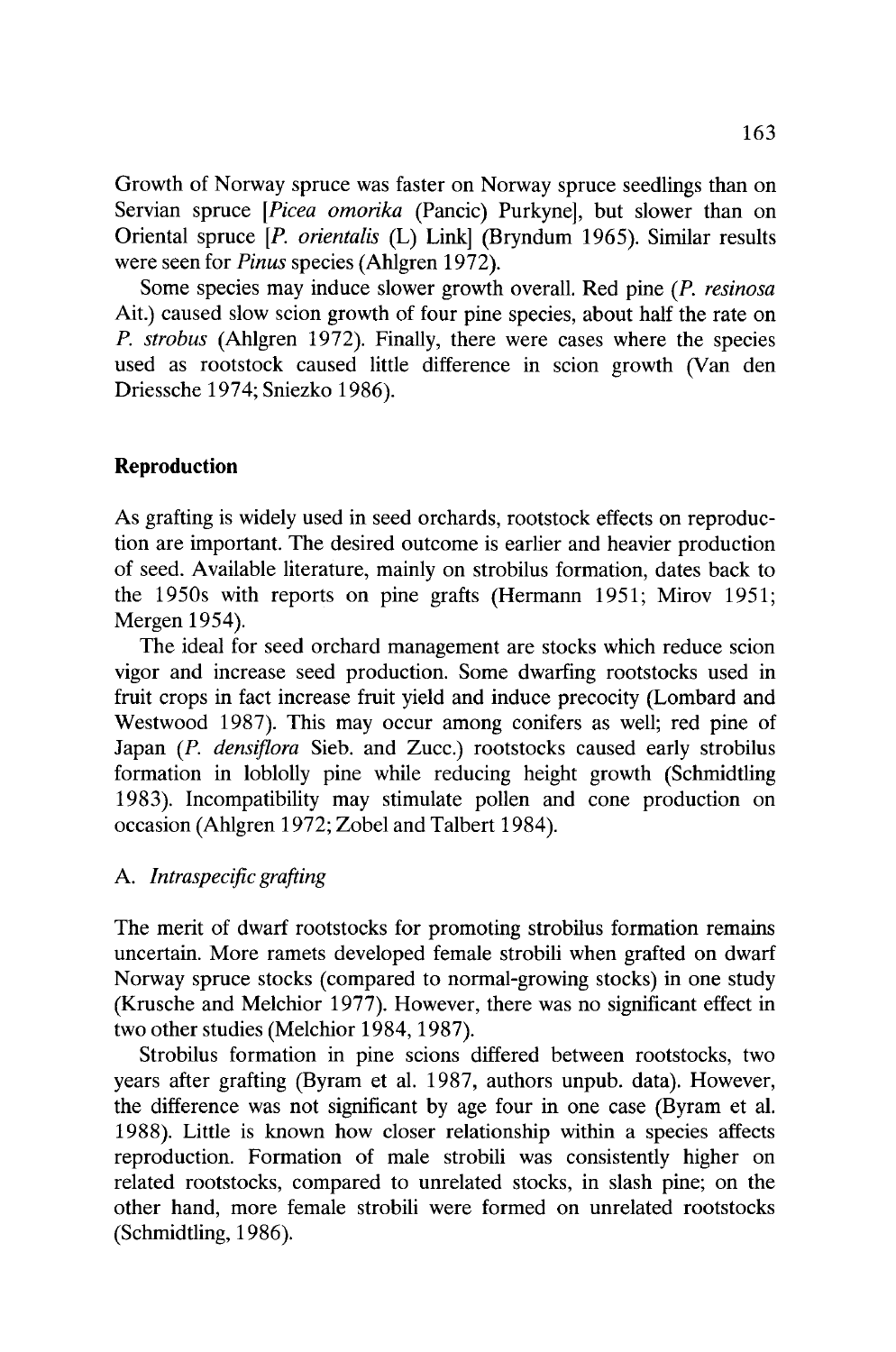## B. Interspecific grafting

Interspecific grafts sometimes produce more strobili than grafts on stocks of the same species (Schmidtling 1969, 1983), and it has even been said that interspecific grafts are generally more fruitful than intraspecific (Schmidtling 1973). In other instances grafting a species on its own rootstocks has given more strobili (Ahlgren 1972; Sniezko 1986). One reason for the contradictory results may be that the rootstock has less effect during a year with a heavy cone crop (Schmidtling 1973). Spruce pine appeared useful in reducing vigor in loblolly pine scions but not in stimulating strobilus formation (Schmidtling 1973). However, P. sylvestris stocks appeared to stimulate both growth and strobilus production in other pine species (Nikitin 1963; Severova 1968). The effect of interspecific grafts in genera other than *Pinus* has been studied little.

Other studies with both intra- and interspecific grafts showed no significant rootstock effects, such as on :

- cone size and seed properties (Johnsson et al. 1954);
- $-$  cone and seed yield (Johnsson 1961);
- $-$  time of pollen shedding (Schmidtling 1971);
- $-$  seed yield (Dyson 1975);
- cone survival and seed yield (Schmidtling 1983); and
- strobilus production (Grabovskaja 1966; Guldager 1972; Sniezko 1986).

### Other traits

In addition to graft success, compatibility, scion size and reproduction, other aspects of scion behavior have been studied. In most cases there is insufficient information to generalize, but reported effects on physiological characters may give clues as to how morphology, size, reproduction, or other traits are affected . It has been claimed, for example, that auxin levels may be altered in certain graft combinations (Yakovleva 1977), and that chlorophyll and photosynthesis can be affected (Kamaltinov 1964).

## A. Phenology

Rootstocks did not significantly affect scion phenology in intraspecific grafts of two species: in the flushing of Picea abies (Melchior 1984), and the cessation of scion elongation in loblolly pine (Jayawickrama et al. 1990). Further, no difference in the vegetative phenology of loblolly pine was observed between grafts on five pine species (Schmidtling 1973).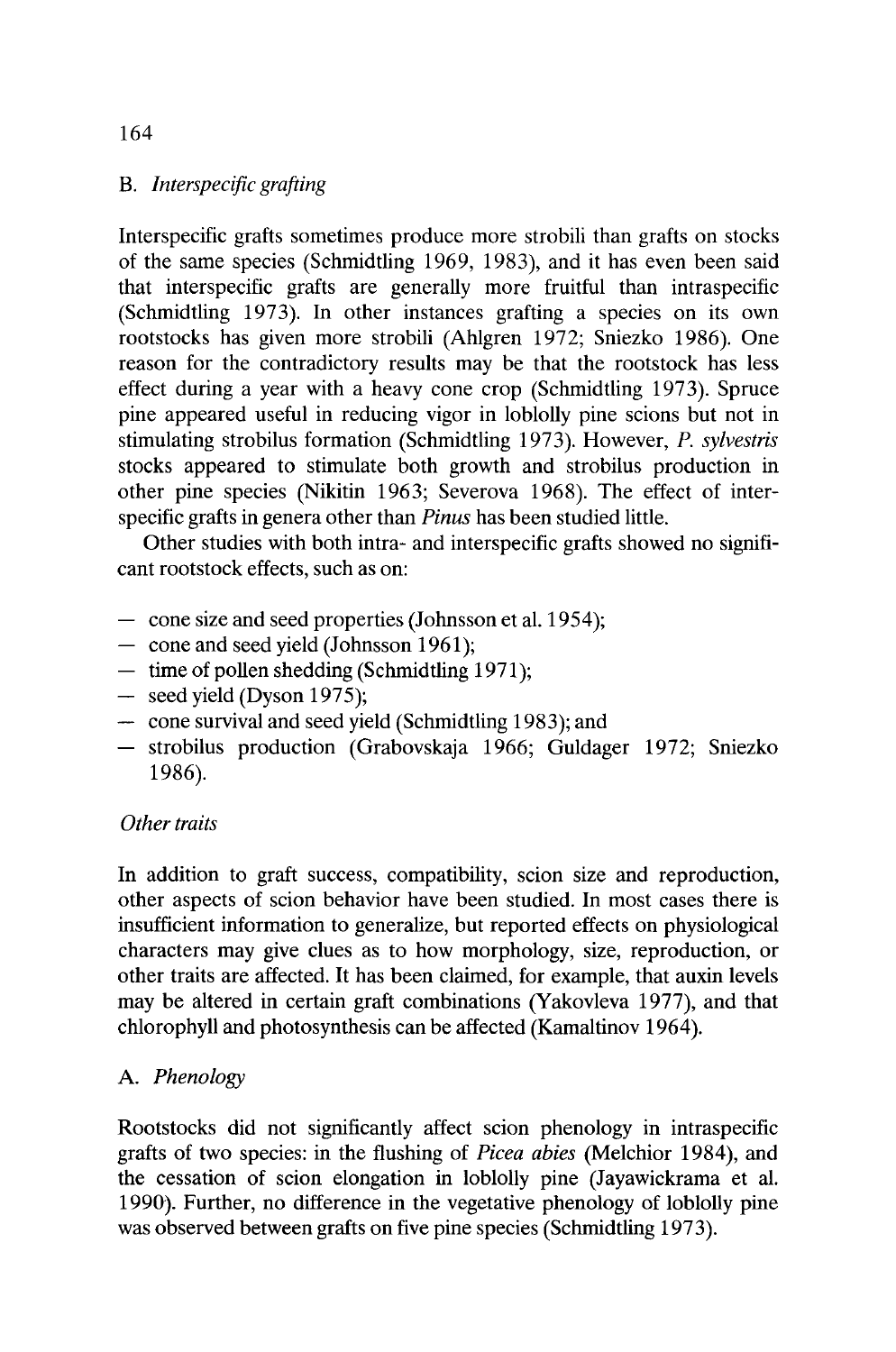## B. Crown and needle characters

Rootstocks can affect crown characters: the number of branches (Holzer 1970; Van den Driessche 1974), branch characters (Schrock 1966) and crown form (Hoffmann 1965). However, there was little difference between provenances (used as rootstocks) on the number of branches per whorl, branch angle and branch diameter in inter- provenance grafting of P. kesiya Royle ex Gord. (Guldager 1972). Scion needle length differed by rootstock in interspecific pine graft combinations (Ahlgren 1972), but there was no consistent relationship between needle length and either rate of growth or compatibility. Needle length in Arolla pine  $(P.$  cembra L.) differed according to the species used as rootstock (Holzer 1970).

## C. Mineral content

Significant rootstock effects on scion mineral content have been observed in the following: foliar Ca in spruce species (Van den Driessche 1974), eight elements in pines (Tomchuk 1969) and P, K, Ca and Mg in loblolly pine. Levels of N and K were unaffected in spruces (Van den Driessche 1974) and N in loblolly pine; Mg, S, P, K, Mn and Fe were not affected by rootstock in slash pine (Schmidtling 1988).

### D. Organic compounds

In general, different rootstocks have had little effect on the concentrations of the organic compounds studied. This was found with monoterpenes (Schmidtling 1974; Kossuth and Barnard 1983), terpenes (Chudnyi and Dokuchaeva 1979), resins (Santamour 1977), oleoresins (Mirov 1940) and starch and sucrose (Jayawickrama et al. 1990). However, there were significant differences between rootstocks (in loblolly pine) for the content of hexoses (Jayawickrama et al. 1990) and total sugars in scion needles .

### E. Water relations

The rootstock family did not significantly affect predawn needle water potential in loblolly pine (Jayawickrama et al. 1990).

### F. Disease resistance

Few studies linking rootstocks and disease resistance have been reported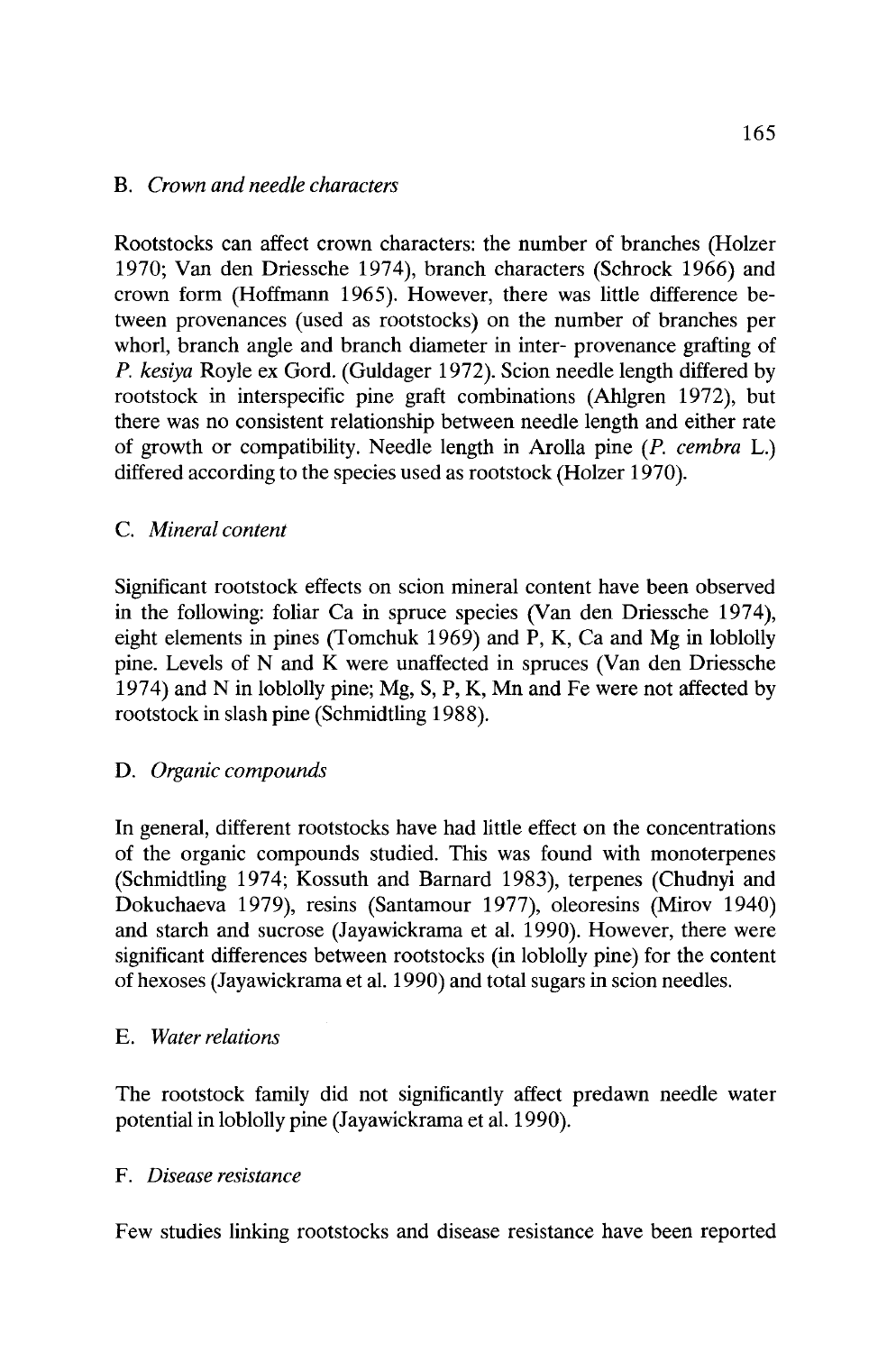although grafting on stocks of a rust-suceptible family significantly increased fusiform rust incidence in slash pine (Hollis et al. 1979). The authors suggested that some susceptibility factor in the root system was transported to the shoot.

## G. Wood properties

Specific gravity of scions in grafted slash pine was independent of the specific gravity of the rootstock; this was also the case for tracheid length (Anonymous 1963).

## **Conclusions**

Of the rootstock effects discussed above, the clearest trends are in graft success and compatibility, where scions are usually more successfully grafted on more closely related stocks . Grafts between taxonomically distant species can succeed on occasion. Although clear differences in growth and reproduction are caused by different rootstocks, it is difficult to predict a rootstock's influence. There is insufficient reported research to see trends in other aspects of scion behavior, although it is likely that some crown characters and scion contents of some minerals can be manipulated by the use of selected rootstocks . For many characters, it appears that a specific rootstock will only give a desired effect in a limited range of scions. Regrettably, many reports did not give reasons for using the rootstocks employed in the research . Without this information, the reader can only assume that these rootstocks were commonly used or expected to have a desired effect. Further, several studies had too few grafts of some or all combinations; some others used too limited a range of scion types (e.g . one or two clones) to safely characterize the effect of the stocks . The lack of an effect in some of the studies could be due to their short duration, especially if only monitored over one or two years .

Based on the research reviewed, priorities for future research are suggested. These studies should include enough genotypes and replications, and be maintained for long enough, to draw reliable conclusions .

- 1. More comprehensive coverage of rootstock effects (on variables such as size, strobilus production, phenology, adaptability, disease resistance, and crown characters) is needed .
- 2. Resolving the reported contradictions, such as faster growth on stocks of the same species in some studies, and faster growth on other species in other studies.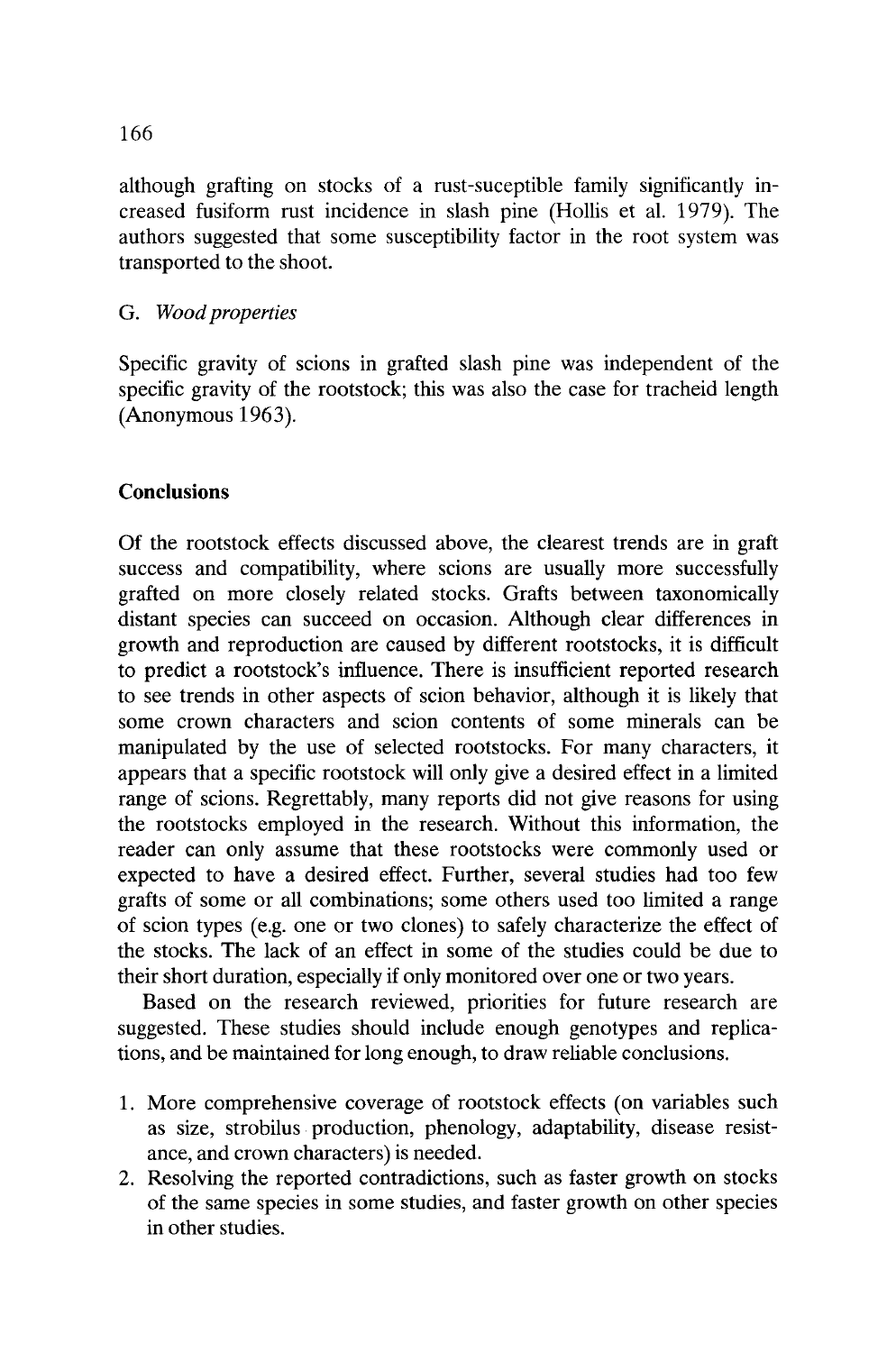- 3 . Further research on effects of different stocks on the physiology and biochemistry of grafted conifers. It may then be possible to identify mechanisms that cause the observed changes in morphology, as have been suggested for other tree species (Lockard and Schneider 1981; Jones 1984).
- 4. More research on genera other than Pinus, to get a more balanced understanding of rootstock influences for conifers .

How much available information on rootstock effects is actually used operational forestry and horticulture is unknown, since little is reported on this. Sixteen very compatible rootstocks were developed and widely used in clonal seed orchards of Oregon Douglas fir (Copes 1981) . Pond pine has been routinely used for incompatible clones of loblolly pine.<sup>1</sup> In areas of the southeastern USA with a high incidence of fusiform rust, rust resistant families of loblolly pine are used for grafting the same species. Scots pine has many good features for use as rootstocks in the USSR (Nikitin 1963; Severova 1968; Veresin and Uljukina 1970).

Despite these examples, there is room for better use of rootstocks to solve problems and improve efficiency. Procedures to screen and test plants for use as rootstocks are similar to procedures used to identify plants for other desired features . Broad-based programs are needed to select plants to fulfill the perceived needs. Information on rootstocks is too valuable to leave unused.

#### Acknowledgments

This publication was funded by the North Carolina State University-Industry Cooperative Tree Improvement Program. We thank several colleagues for helpful reviews and suggestions .

#### **Note**

1. Personal communication, Dr. B. J. Zobel, Zobel Forestry Associates, 106 Fountain Brook Circle, Cary, NC USA.

### **References**

- Ahlgren, C. E. 1972. Some effects of inter and intraspecific grafting on growth and flowering of some five-needle pines. Silvae Genet. 21: 122-126.
- Alkemade, J. P. F. 1981. Rootstocks for ornamental trees and shrubs. Groen No. 3: 146-148 (in Dutch) .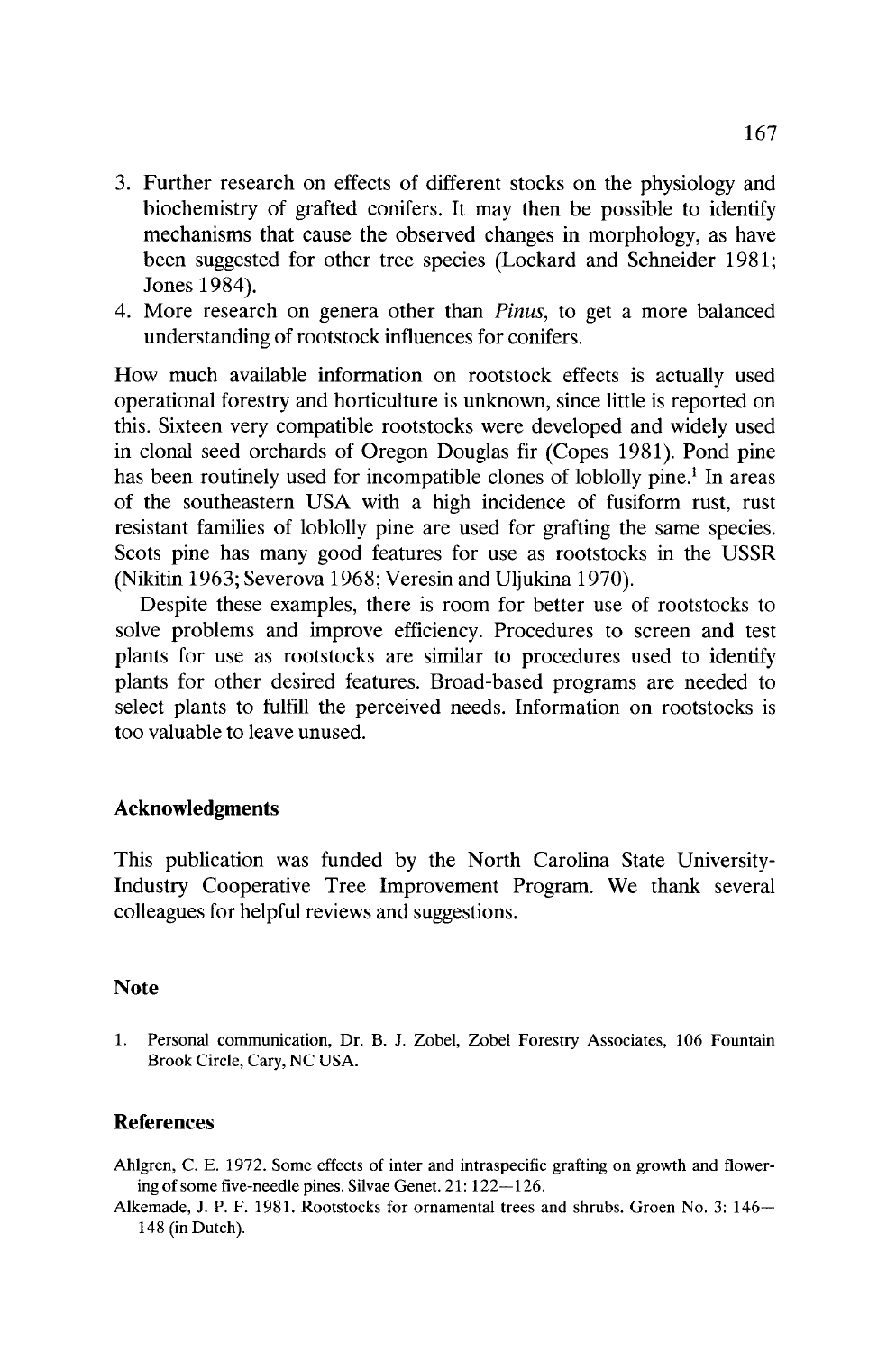- Allen, R. M. 1967. Influence of the root system on height growth of three southern pines. For. Sci. 13: 253-257.
- Allen, R. M. 1969. Contributions of tops and roots to variation in height rowth of geographic sources of shortleaf pine. Silvae Genet. 18:38-39.
- Anonymous, 1963 . Seventh annual report of the North Carolina State-Industry cooperative Tree Improvement Program. North Carolina State College, Raleigh, North Carolina, 27 pp.
- Avrov, F. D. 1971. The incompatibility of larch graftings on pine stocks. Lesovedenie No. 4: 37-42 (in Russian).
- Avrov, F. D. 1977. Growth of larch grafts of different geographical origin, pp.  $124-153$ . In: Minina, E. G. and Iroshnikov, A. I. (Eds) Provenance Trials and Seed Orchards of Conifers in Siberia. Novosibirsk, USSR (in Russian) as cited in For. Abstr. 41: 291 (1980).  $37$ <br>Avrove M<br>fer<br>Blomm<br>Bee<br>34<br>28<br>28<br>28
- Blomme, R . and Vanwezer, J . 1982 . The grafting of conifers II . Verbondsnieuws voor de Belgische Sierteelt 26(9): 443-446 (in Dutch) as cited in Horticultural Abstracts 53: 349 (1983). M<br>
M<br>
fer<br>
Blom<br>
Be<br>
34<br>
28<br>
28<br>
28<br>
42<br>
Bogd Blom<br>
Be<br>
34<br>
34<br>
28<br>
28<br>
42<br>
Bogda<br>
Cr<br>
Bouv
	- . 1984a. The grafting of conifers III . Verbondsnieuws voor de Belgische Sierteelt 28(9): 18-21 (in Dutch) as cited in Horticultural Abstracts 54 : 456 (1984) .
	- . 1984b. The grafting of conifers IV . Verbondsnieuws voor de Belgische Sierteelt  $28(9)$ : 1001-1007 (in Dutch) as cited in Horticultural Abstracts 55: 641 (1985).
	- . 1985 . The grafting of conifers V. Verbondsnieuws voor de Belgische Sierteelt 29(9) : 423-425 (in Dutch) as cited in Horticultural Abstracts 56: 281 (1986).
	- Bogdanov, B. 1972. Vegetative Propagation of Some Conifer Species Used as a Method in Creating Seed Orchards . Zemizdat, Khaskovo, Bulgaria, 145 pp . (in Bulgarian) .
	- Bouvarel, P. 1955 . The individual selection of coniferous forest trees at the Forest Research Station. Rev. For. Fran. 7(11): 785-807 (in French).
	- Bouvarel, P. 1960. The old Corsican pine grafts of the Forest of Fontainebleau. Silvae Genet. 9: 41-44 (in French).
	- Bower, R. C. 1981. Screening clonal rootstocks of slash and loblolly pine, pp. 255-260. In: Proc. 6th southern tree improvement conference, Blacksburg, Virginia.
	- Brendemuehl, R. H. 1974. Choctawhatchee rootstock recommended for sand pine seed orchards. Tree Planter's Notes 25(4): 25-27.
	- Brinar, M. 1973. Corsican Pine Pinus nigra Arn. var. corsicana (Schneid.) Gozdarski vestnik 31(3): 118-128 (in Slovenian) as cited in For. Abstr. 34: 574 (1973).
	- Bryndum, K. 1965. The effect of the rootstock upon the height growth of Picea abies grafts. Forstl. Forsoegsvaes. Dan. 29: 162-171.
	- Byram, T. D., Greene T. A., Lowe, W. J., McKinley, C. R., Robinson, J. F. and van Buijtenen, J. P. 1987. 35th Progress report of the cooperative forest tree improvement program. Forest Genetics Laboratory, Texas Forest Service, College Station, Texas, Circular 277, 24 pp.
	- Byram, T. D., Greene T. A., Lowe, W. J., McKinley, C. R., Robinson, J. F. and van Buijtenen, J. P. 1988. 36th Progress report of the cooperative forest tree improvement program. Forest Genetics Laboratory, Texas Forest Service, College Station, Texas, Circular 282, 27 pp.
	- Carrière, E. 1855. Traite général des conifères. Paris, 656 pp. as cited in Mirov (1940).
	- Chudnyi, A. V. and Dokuchaeva, M. I. 1979. Inheritance of terpene composition by the progeny of grafted trees. Lesovedenie No. 2: 34-39 (in Russian) as cited in For. Abstr. 41 : 87 (1980) .
	- Copes, D. L. 1971. Seed source and graft compatibility in Douglas-fir. For. Sci. 17: 499.
	- Copes, D. L. 1973. Inheritance of graft incompatibility in Douglas-fir. Bot. Gaz. 134:  $49 - 52.$
	- Copes, D. L. 1974. Genetics of graft rejection in Douglas-fir. Can. J. For. Res. 4: 186–192.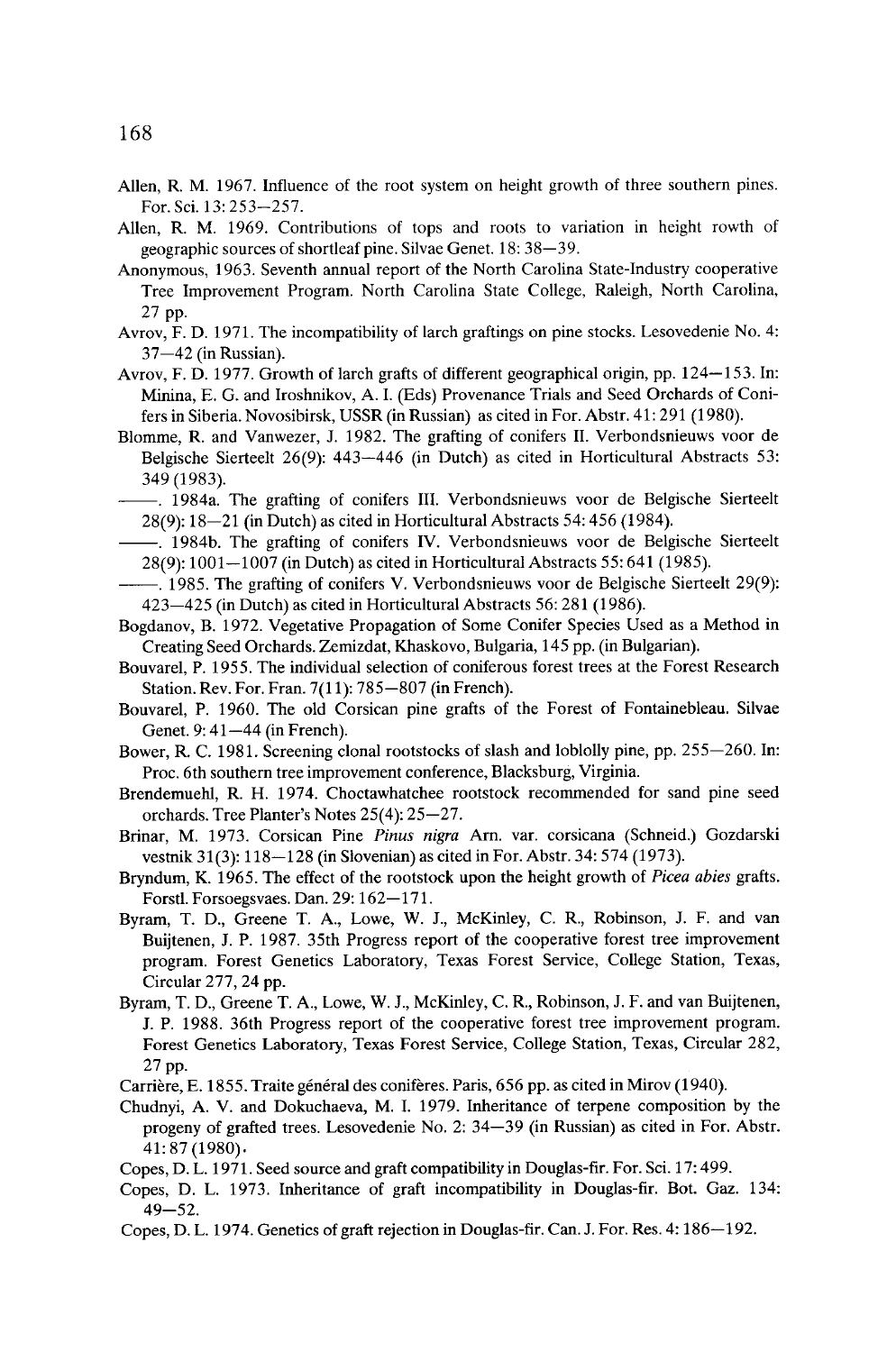- Copes, D. L. 1981. Selection and propagation of highly graft-compatible Douglas-fir rootstocks - a case history. USDA Forest Serv., Res. Note PNW-376, 8 pp.
- Copes, D. L. 1982. Field tests of graft compatible Douglas-fir seedling rootstocks. Silvae Genet. 31: 183-187.
- Corti, P. R., Magini, E., Ciampi, C., Baccari, V., Guerritore, A., Ramponi, G., Firenzuoli, A. M., Vanni, P., Mastronuzzi, E. and Zamboni, A. 1968. Graft incompatibility in conifers. Silvae Genet.  $17(4)$ :  $121-130$  (in French).
- Dallimore, W . and Jackson, B . 1966 . A Handbook of Coniferae and Gingkoaceae . 4th edn Revised by Harrison, S. G. Edward Arnold Publishers Ltd., London, 729 pp.
- DeLamarre, L. G. 1831. Traite pratique de la culture des pins à grandes dimensions. 3rd edn. Paris, as cited in Mirov (1940).
- Dolgolikov, V. I. 1975. Method of growing seed stands of Scots pine. Ref. Zhur. 1.56.156 (in Russian) as cited in For . Abstr. 36 : 497 (1975) .
- Rriessche, R. van den 1974. Reciprocal grafting between three spruce species. N. Z. J. For. Sci. 4 (2): 448-453.
- Drori, A., Meirowitz, A. and Ben-Jaacov, J. 1983. Grafting junipers. Hassedah 63: 2138-2139 (in Hebrew).
- Dyson, W. G. 1967. Interspecific grafting of *Cupressus* L. at Muguga, Kenya. E. Afr. Agric. For. J. 32(4): 418.
- Dyson, W. G. 1975. A note on dwarfing of Pinus patula grafts. Silvae Genet. 24: 60-61.
- Elk, B. C. M. van 1967. Grafting Maple, Birch, Junipers, Liriodendron, Spruce, and Taxodium ascendens 'Nutans'. Extract from Jaarb. Proefsta. Boomkwek., Boskoop 1966: 44-47 (in Dutch) as cited in For. Abstr. 29: 78 (1968).
- Ferree, D. C. and Carlson, R. F. 1987. Apple rootstocks, pp. 107-143. In: Rom, R. C. and Carlson, R. F. (Eds) Rootstocks for Fruit Crops. John Wiley & Sons, New York/ Chichester/Toronto/Brisbane/Singapore, 494 pp .
- Fowler, D. P. 1967. Low grafting and deep planting may prevent mortality due to incompatibility in pine. For. Sci.  $13(3)$ :  $314-315$ .
- Gansel, C. R. 1973. Improved techniques developed for grafting slash and longleaf pine. Tree Planters' Notes 24(2): 29–32.
- Gathy, P. 1961. The grafting of Abies grandis Lindl. Silvae Genet. 10: 97-99 (in French).
- Grabovskaja, A. A. 1966. Flowering and seeding of five-needled pines, pp. 116-118. In: Materialy Naucno-Techniceskoj Konferencii, Vyp 6. Leningradskaja Lesotehniceskaja Akademija (in Russian) as cited in For. Abstr. 29: 272 (1968).
- Guldager, P. 1972. Interprovenance grafting  $-4$  provenances of *Pinus kesiya*. Res. note 12, Division of Forest Research, Zambia, 23 pp. as cited in For. Abs. 35: 580. (1974).
- Hackett, W. P. 1987. Donor plant maturation and adventitious root formation, pp.  $11-28$ . In: Davis, T. M., Hassig, B. E. and Sankhla, N. (Eds) Adventitious Root Formation in Cuttings. Dioscorides Press, Portland, Oregon.
- Hatch, D. 1982. Grafting of Pinus, Picea and Abies. International Plant Propagator's Society 32:215-217.
- Hermann, S. 1951. Pinus mugo flowering in its primary stage. Naturwissenschaften 38(16): 381-382 (in German) as cited in For . Abstr. 13 : 489 (1952) .
- Hoffmann, K. 1965. Grafted clone tests as a means of assessing selected superior trees. Tagungsberichte, Deutsche Akademie der Landwirtschaftswissenschaften zu Berlin No . 69, 13-36 (in German) as cited in For. Abstr. 27: 607 (1966).
- Hollis, C. A., Smith, J. E. and Kok, H. R. 1979. Rootstock affects susceptibility of slash pine scions to fusiform rust. Southern Journal of Applied Forestry 3:60-61.
- Holst, M. 1962. Forest tree breeding and genetics at the Petawawa Forest Experiment Station. Proc. 8th meet. Comm. For. Tree Breed. in Canada. II:  $M$  1-25, as cited by Fowler (1967).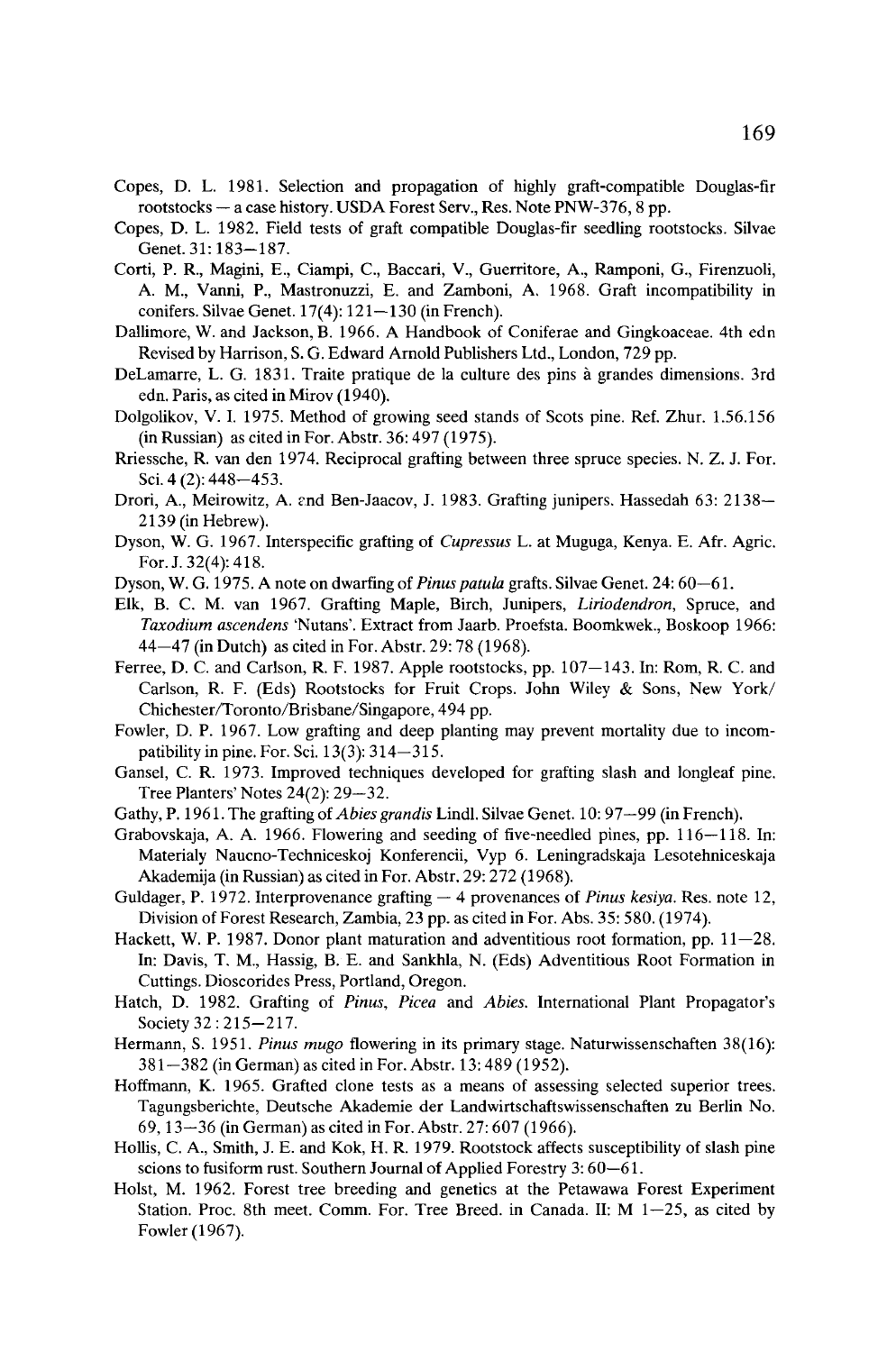- Holzer, K. 1969. First results of selections of individual *Pinus cembra* trees. Cbl. ges. Forstw. 86(3): 149-160 (in German) as cited in For. Abstr. 31: 249 (1970).
- Holzer, K. 1970. Experiments in heteroplastic grafting of *Pinus cembra* L. Silvae Genet. 19: 164-170 (in German).
- Hunt, R. S. and O'Reilly, H. J. 1984. Evaluation of control of Lawson cypress root rot with resistant root stocks. Canadian Journal of Plant Pathology  $6: 172-174$ .
- Jayawickrama, K. J. S., McKeand, S. E., Jett, J. B. and Young, E. 1990. Control of scion growth and physiology in grafted loblolly pine (Pinus taeda L.) pp. 24-25. In: Proc. 11th North American forest biology workshop, Athens, Georgia .
- Jett, J. B. 1988. Thirty-five years later: an overview of tree improvement in the southeastern United States, pp. 98-106. In: Proc. southern nursery association conference, Charleston, South Carolina.
- Johnsson, H. 1961. Cone and seed yields from Pine seed orchards. Svenska SkogsvForen. Tidskr. 59(1):  $1-21$  (in Swedish), as cited in For. Abstr. 22: 554 (1961).
- Johnsson, H., Kiellander, C. L. and Steffansson, E. 1954. Cone development and seed quality on Pine grafts. Arsberatt. Foren. vaxtforadl. Skogstrad. 1953: 20-51 (in Swedish) as cited in For. Abstr. 16: 53 (1955).
- Jones, O. P. 1984. Mode-of-action of rootstock/scion interactions in apple and cherry trees. Acta Horti. 146: 175-182.
- Kamaltinov, G. S. 1964. The chlorophyll content and photosynthesis of grafted plants and parent plants of Pinus sibirica. Lesn. Z., Arhangel'sk  $7(2)$ :  $22-25$  (in Russian) as cited in For. Abs. 26: 198 (1965).
- Karlsson, I. and Carson, D. 1985. Survival and growth of Abies amabilis scions grafted on four species of understock. The Plant Propagator  $31(2)$ :  $6-8$ .
- Kedharnath, S. and Kapoor, M. L. 1976. Field grafting trials with Caribbean pine. Indian For. 102(5): 279-282.
- Khirov, A. A. 1973. "Witch's broom" on pine Pinus sylvestris L. Bot. Zh. 58(3): 433-436 (in Russian) as cited in Biol. Abstr. 57: 35–84 (1974).
- Kim, K. D. 1969. Succulent grafting of Pinus spp. and Fraxinus manshurica. Institute of Forest Genetics, Office of Forestry, Suwon, Korea. Res. rpt. 7: 101-110 (in Korean).
- Kolev, N. 1967. Grafting Abies pinsapo onto A. alba. Gorsko Stopanstvo 23(6): 12-15 (in Bulgarian) as cited in For. Abstr. 29: 78 (1968).
- Kossuth, S. V. and Barnard, E. L. 1983. Monoterpene content of healthy sand pine and sand pine with root disease. For. Sci. 29:  $791-797$ .
- Krusche, D. and Melchior, G. H. 1977. The choice of rootstock as a mean to stimulate flowering and increase the cone yield in Norway spruce grafts, pp. 1079-1087. In: Third World Consultation on Forest Tree Breeding, Canberra, Australia .
- Lantz, C. W. 1970. Graft incompatibility in loblolly pine. Ph.D. thesis, North Carolina State Univ., Raleigh, North Carolina, 113 pp.
- Laurie, A. and Chadwick, L.C. 1931. The Modern Nursery. A Guide to Plant Propagation, Culture and Handling. Macmillan Co., New York, 494 pp. as cited in Mirov (1940).
- Lockard, R. G. and Schneider, G. W. 1981. Stock and scion growth relationships and the dwarfing mechanism in apple. Horticultural Reviews 3: 315-375.
- Lombard, P. B. and Westwood, M. N. 1987. Pear rootstocks, pp.145-183. In: Rom, R. C. and Carlson, R. F. (Eds) Rootstocks for Fruit Crops. John Wiley & Sons, New York/ Chichester/Toronto/Brisbane/Singapore, 494 pp.
- Loudon, J. C. 1854. Arboretum et fruticetum britannicum 4: 2129-2130. 2nd edn, as cited in Mirov (1940).
- Luo, Z. C. and Chen, X. J. 1981. Grafting Cathaya on Pinus elliottii. Zhiwu Zazhi No. 1: 28 (in Chinese) as cited in For. Abstr. 43: 168 (1982).
- MacDonald, B. and Lane, C. 1980. A graft in time. Gardener's Chronicle & Horticultural Trade Journal 188(21): 31, 33-34.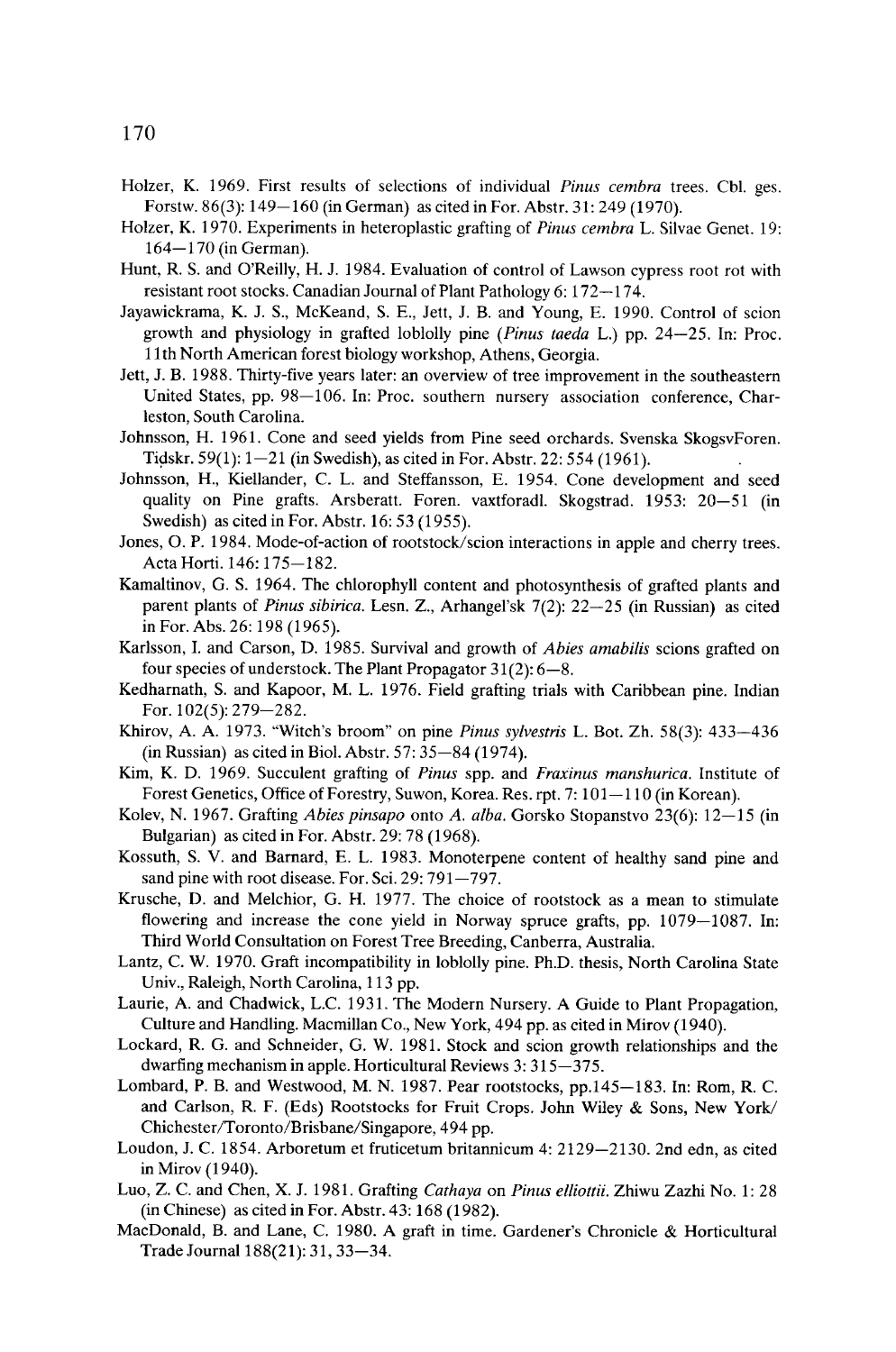- Magini, E. 1965. Experiments on the grafting of *Pinus pinea* L. in the open. Extracts from the Proceedings on the propagation of woody species,  $26-28$  November, 1964, Pisa. Instituto di Selvicoltura, Universita di Firenze. Firenze, Italy, 20 pp. (in Italian).
- Manchester, E. 1973. Use of half-sib understock reduces graft incompatibility a case. The Pollen Grain  $7(2)$ :  $8-10$ .
- Matthews, J. D., Faulkner, R., and Mitchell, A. F. 1963. Forest genetics: vegetative propagation. Extr. from Rep. For. Res. For. Comm., Lond. 1961/62, as cited in For. Abs. 25: 60  $(1964)$ .
- McKinley, C. R. 1975. Growth of loblolly scion material on rootstocks of known genetic origin, pp. 230–233. In: Proc. 13th southern forest tree improvement conference, Raleigh, North Carolina.
- Melchior, G. H. 1984. The influence of defined rootstocks on grafts of Norway spruce (Picea abies L. Karst). Silvae Genet. 33: 28-32.
- Melchior, G. H. 1987. Increase of flowering in Norway spruce (Picea abies) by known rootstocks and planting grafts in southern sites. Forest Ecology and Management 19:23–33.
- Meneve, I. and Istas, W. 1975. A study on the grafting of conifers. Rev. Agr. 4: 829–844 (in French).
- Mergen, F. 1954. Heteroplastic micrografting of slash pine. USDA Forest Serv., Southeastern Forest Exp. Sta., Asheville, North Carolina. Sta. pap. 47, 17 pp.
- Mirov, N. T. 1940. Tested methods of grafting pines. J. For. 38: 768-777.
- Mirov, N. T. 1945. Effect of the crown on the composition of oleoresin in pines. J. For. 43: 345-348.
- Mirov, N. T. 1951. Inducing early production of pine pollen. USDA Forest Serv., California Forest and Range Exp. Sta., Berkely, California, Res. Note 80, 2 pp.
- Mirov, N. T. 1967. The genus Pinus. Ronald Press Co., New York, 602 pp.
- Nikitin, I. N. 1963. Results of interspecific and intergeneric grafting of valuable conifer species. Lesn. Hoz.  $16(6)$ :  $32-35$  (in Russian) as cited in For. Abstr.  $25:59-60$ .
- Pitcher, J. A. 1959. Heteroplastic grafting in the genera Acer, Fraxinus, Picea and Abies. pp. 52-57 . In: Proc. 7th northeastern forest tree improvement conference, Burlington, Vermont.
- Poiteau. 1826. Le bon jardinier. p. 61 (in French) as cited in Mirov (1940).
- Popnikola, N. 1964. A new method for the vegetative propagation of conifers. Sumarstvo 17 (11/12): 353-361 (in Serbian) as cited in For. Abstr. 27: 233 (1966).
- Popov, V. Ya., Tuchin, P. V. and Zharikov, V. M. 1981. Effect of the relationship between graft components on the survival and growth of grafted Scots pine . Lesovodstvo, Lesnye Kul'tury i Pochvovedenie No. 10: 86–91 (in Russian) as cited in For. Abstr. 46: 135  $(1985)$ .
- Prozakin, E. P. 1962. A method for mass interspecific and intergeneric grafting of conifers in field conditions. Bot. Z. 47(7): 987-990 (in Russian) as cited in For. Abstr. 24: 51  $(1963)$ .
- Rojas, R. V. and Garcia, M. V. S. C. 1980. Three studies on the grafting of Pinus patula Schl. et Cham. Ciencia Forestal  $5(23)$ :  $21-36$  (in Spanish).
- Rom, R. C. and Carlson, R. F. (Eds) 1987. Rootstocks for Fruit Crops. John Wiley & Sons, New York/Chichester/Brisbane/Toronto/Singapore, 494 pp .
- Santamour, F. S. Jr. 1977. Resin acids, resin crystallization, and weeviling in Balkan x eastern white pine hybrids, pp. 164-175. In: Proc. 25th northeastern forest tree improvement conference, Orono, Maine.
- Schmidtling, R. C. 1969. Influence of rootstock on flowering in shortleaf pine, pp. 229-230 . In: Proc . 10th southern forest tree improvement conference, Houston, Texas .
- . 1971 . Geographic races of shortleaf pine not reproductively isolated in a mixed plantation, pp. 212-217. In: Proc. 11th southern forest tree improvement conference, Atlanta, Georgia.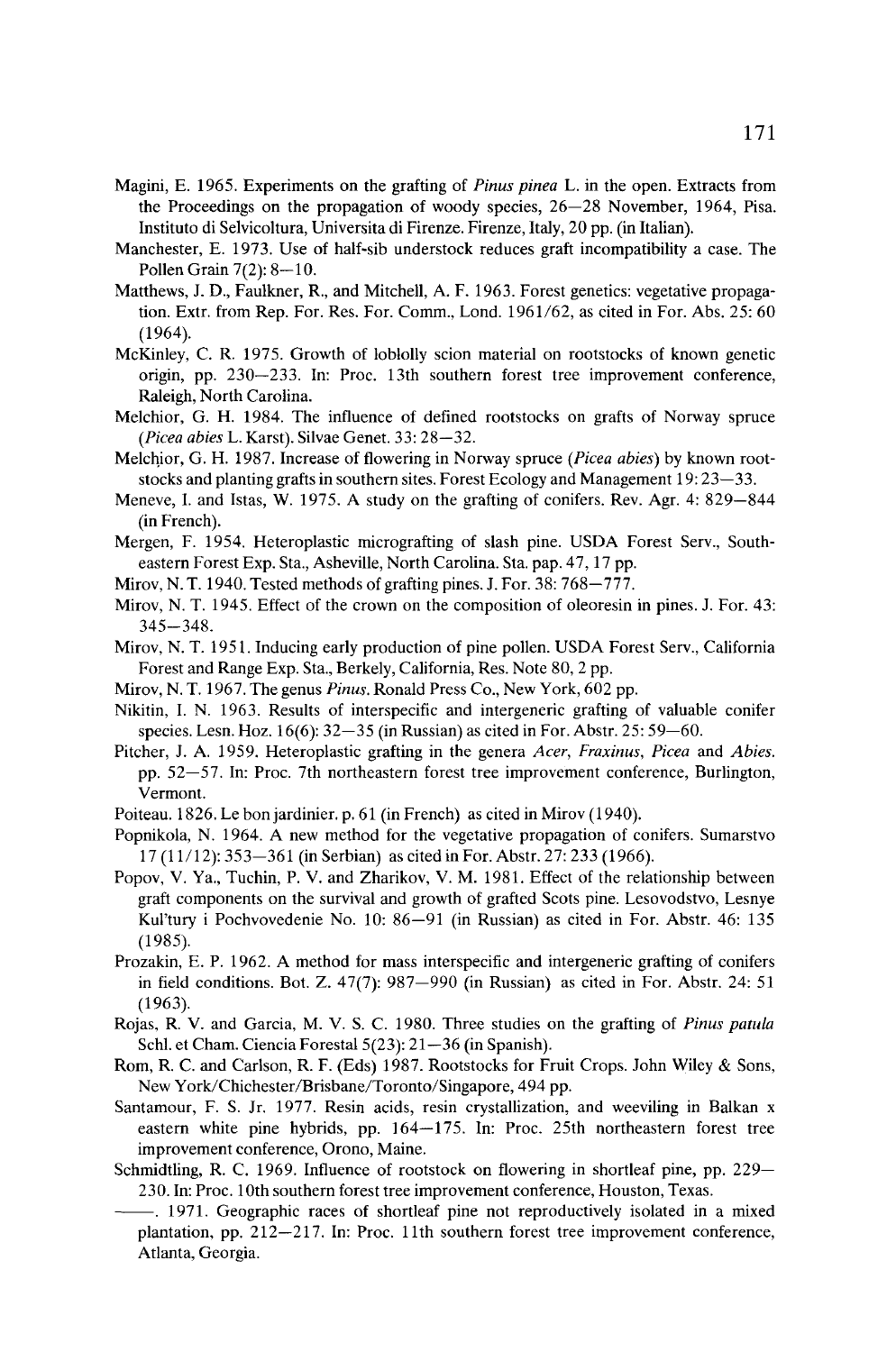- . <sup>1973</sup> . Rootstock influences early fruitfulness, growth and survival in loblolly pine grafts, pp. 86-90. In: Proc. 12th southern forest tree improvement conference, Baton Rouge, Louisiana.
	- 1974. Rootstock does not affect cortical monoterpene composition in loblolly pine. For. Sci. 20(4): 375-376.
- $\begin{array}{c|c}\n & 172 \\
 \hline\text{gr.} \\
 \hline\n \text{grr} \\
 \hline\n \text{Rc} \\
 \hline\n \text{Fc} \\
 \hline\n \text{Fc} \\
 \hline\n \text{m} \\
 \hline\n \end{array}$  $\begin{array}{r}\n172 \\
\hline \text{gr.} \\
\hline\n\text{Re}\n\end{array}$ -. 1983a. Rootstock influences flowering, growth, and survival of loblolly pine grafts. For. Sci. 29: 117-124.
	- $\frac{1}{2}$ . 1983b. Influence of interstock on flowering and growth of loblolly pine grafts. Tree Planters' Notes 34(1): 30-32.
- gram<br>
Record<br>
Form<br>
Form<br>
Pl:<br>
gram<br>
w.v. Reception<br>
Formulation<br>
Formulation<br>
Plan<br>
graps<br>
we<br>
Vi  $-$ . 1986. The effect of genetically related rootstock on survival, growth and flowering in grafted slash pines, pp. 422-428. In: Proc. IUFRO conference, a joint meeting of working parties on breeding theory, progeny testing and seed orchards, Williamsburg, Fc<br>
Pl:<br>
gr:<br>
www<br>
Vi<br>
gr:<br>
gr:<br>
Br<br>
Schm<br>
tiv Virginia.

. 1988. Influence of rootstock on flowering, growth and foliar nutrients of slash pine grafts, pp. 120-127. In: Proc. 10th north american forest biology workshop, Vancouver, British Columbia .

- Schmidtling, R. C. and Scarbrough, N. M. 1970. Observations on phenology and reproductive performance of interspecific grafts of loblolly pine, p. 38. In: Proc. 1st north american forest biology workshop, East Lansing, Michigan .
- Schrock, O. 1966. The influence of provenance, clone, environment and rootstock upon the development and characteristics in Pine grafts. Flora, Jena  $156A(5)$ :  $464-486$  (in German) as cited in For. Abstr. 28: 76 (1967).
- Severova, A. I. 1968. Fruiting of conifer grafts. Lesnoe Khozi a istvo. (2): 58-61 (in Russian) as cited in For . Abstr. 30: 260 (1969) .
- Severova, A. I. 1975. Long-term experience of reproducing conifers by grafts. Lesovedenie. 2: 21-29 (in Russian) as cited in Biol. Abstr. 61: 6245 (1976).
- Sijde, H. A. van der 1974. The effect of rootstock upon graft incompatibility in Pinus patula. Schlecht. & Cham. Bosbou S. Afr. No. 15:65-67.
- Silva, A. A. da, Romanelli, R. C. 1986. Study of rejection in Pinus elliottii var. elliottii seedlings grafted with genetically related or unrelated material. Boletim Technico do Instituto Florestal, São Paulo 40A(1): 249-280 (in Portuguese).
- Singh, R. V. and Mahajan, N. M. 1967. Grafting in conifers in Himachal Pradesh, pp. 294– 298 . In: Proc. 11th Silvicultural conference, Forestry research institute and colleges, Dehradun, India.
- Slee, M. U. 1967. The vegetative reproduction of Caribbean pine in Queensland. Forest Research Station, Queensland Department of Forestry, Beerwah. Res. Note 20, 19 pp.
- Slee, M. U. and Spidy, T. 1970. The incidence of graft incompatibility with related stock in Pinus caribaea Mor. var. hondurensis B. et G. Silvae Genet. 19: 184-187.
- Slodicak, M. 1980. Incompatibility of scion and rootstock of Douglas fir (Pseudotsuga menziesii Mirb. Franco). Pr. Vyzk. Ustavu Lesn. Hospd. Myslivosti. No. 56: 95–109 (in Czechoslovakian).
- Sniezko, R. A. 1986. Influence of *Pinus taeda* rootstock on growth and cone production of P. kesiya and P. elliottii clones, pp.  $429-439$ . In: Proc. IUFRO conference, a joint meeting of working parties on breeding theory, progeny testing and seed orchards, Williamsburg, Virginia.
- Tomchuk, R. I., Moiseev, R. G. and Moisseva, V. Z. 1969. Change in content of some chemical elements in needles of Pinus cembra L. as a result of grafting on Pinus sylvestris L. Ukr. Bot. Zh. 26(5): 126-128 (in Russian).
- Tukey, H. B. 1964. Dwarfed Fruit Trees. Cornell Univ. Press, Ithaca, New York, 562 pp.
- Van den Driessche, R. 1974 . Reciprocal grafting between three spruce species . N . Z. J. For . Sci. 4(2): 448-453.